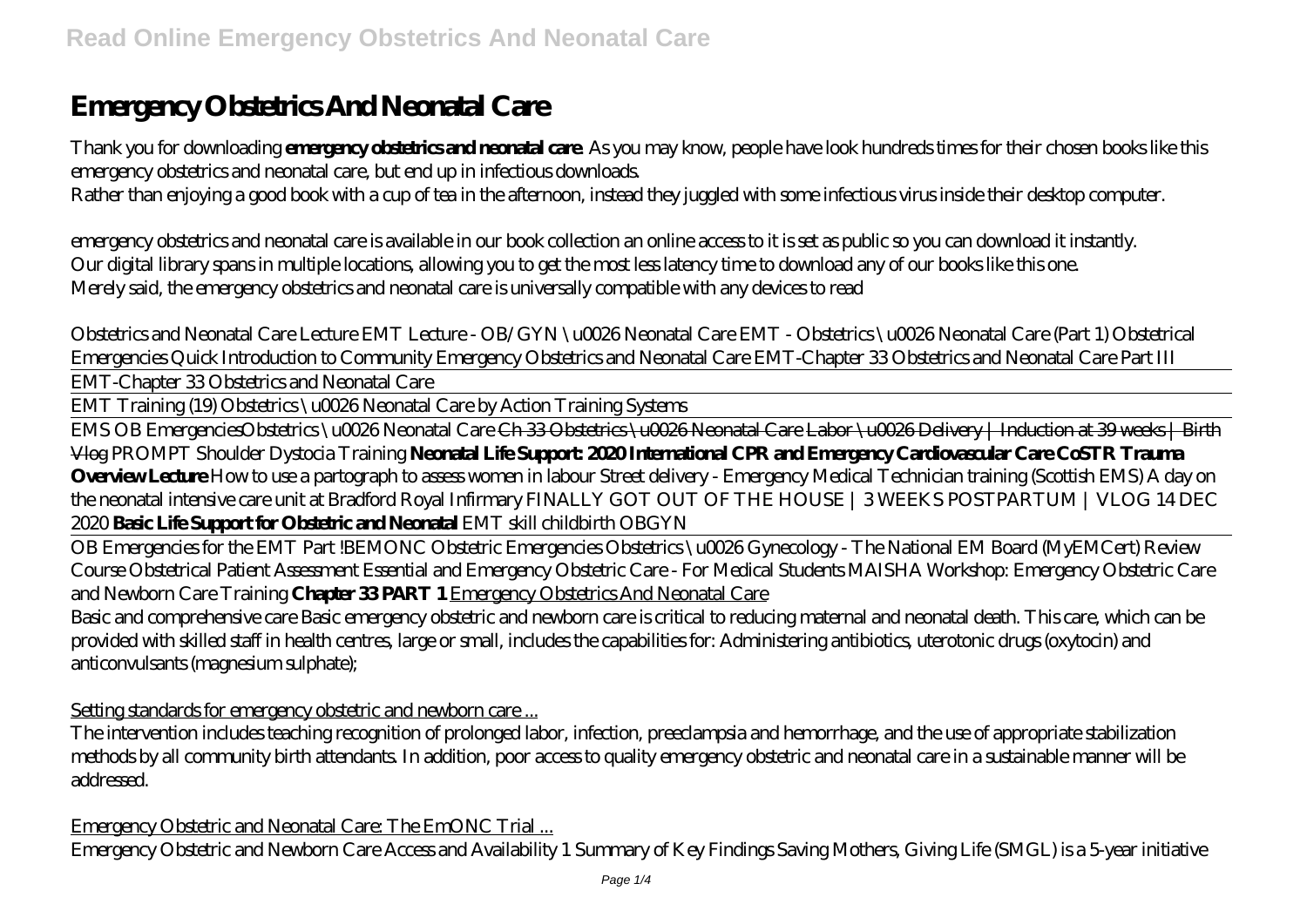designed to aggressively reduce deaths related to pregnancy and childbirth through a comprehensive approach that strengthens maternal health services in high mortality settings.

#### Emergency Obstetric and Newborn Care Access and Availability

Emergency Obstetric and Newborn Care(EmONC) … the elements of obstetric & newborn care needed for the management of normal and complicated pregnancy, delivery, postpartum periods and the newborn. Early detection and treatment of problem pregnancies to prevent progression to an emergency. Management of emergency complications\*

#### Basic Emergency Obstetric and Newborn Care (BEMONC)

The current UN emergency obstetric care process indicators1 do not address the quality of care from the perspective of the fetus or the neonate. We know that most interventions to ensure maternal survival in case of obstetric complications also have a beneficial effect on the neonate, and we would like to monitor progress in that direction.2 A new indicator with a different perspective—the ...

## New indicator of quality of emergency obstetric and ...

Thus, according to national guidelines, Basic emergency obstetric and neonatal care (BEmONC) should be offered by all health facilities independent of their level in the health system, while Comprehensive emergency obstetric and neonatal care (CEmONC) constitutes a package reserved for reference facilities like reference hospitals and hospital centers [ 24 ], but at both the national and subnational levels, there is little information about the availability, use, and quality of these services.

## Emergency obstetric and neonatal care availability, use ...

Comprehensive Emergency Obstetric and Newborn Care services, more commonly known as CEmONC, are the interventions provided to pregnant women and newborns experiencing fatal complications, including...

## Comprehensive Emergency Obstetric and Newborn Care: The ...

1. Int J Gynaecol Obstet. 2016 Feb;132(2):240-3. doi: 10.1016/j.ijgo.2015.06.062. Epub 2015 Nov 28. Improvement and retention of emergency obstetrics and neonatal care knowledge and skills in a hospital mentorship program in Lilongwe, Malawi.

## Improvement and retention of emergency obstetrics and ...

After students complete this lesson and the related course work, they will understand the anatomy and physiology of the female reproductive system as it rela...

#### Obstetrics and Neonatal Care Lecture - YouTube

PVH Obstetric Transport Services home base is centrally located at our Harmony Campus in Fort Collins, Colorado. Known for our high-risk OB services and the only Level III neonatal intensive care unit (NICU) in the region, Poudre Valley Hospital is northern Colorado's most advanced tertiary level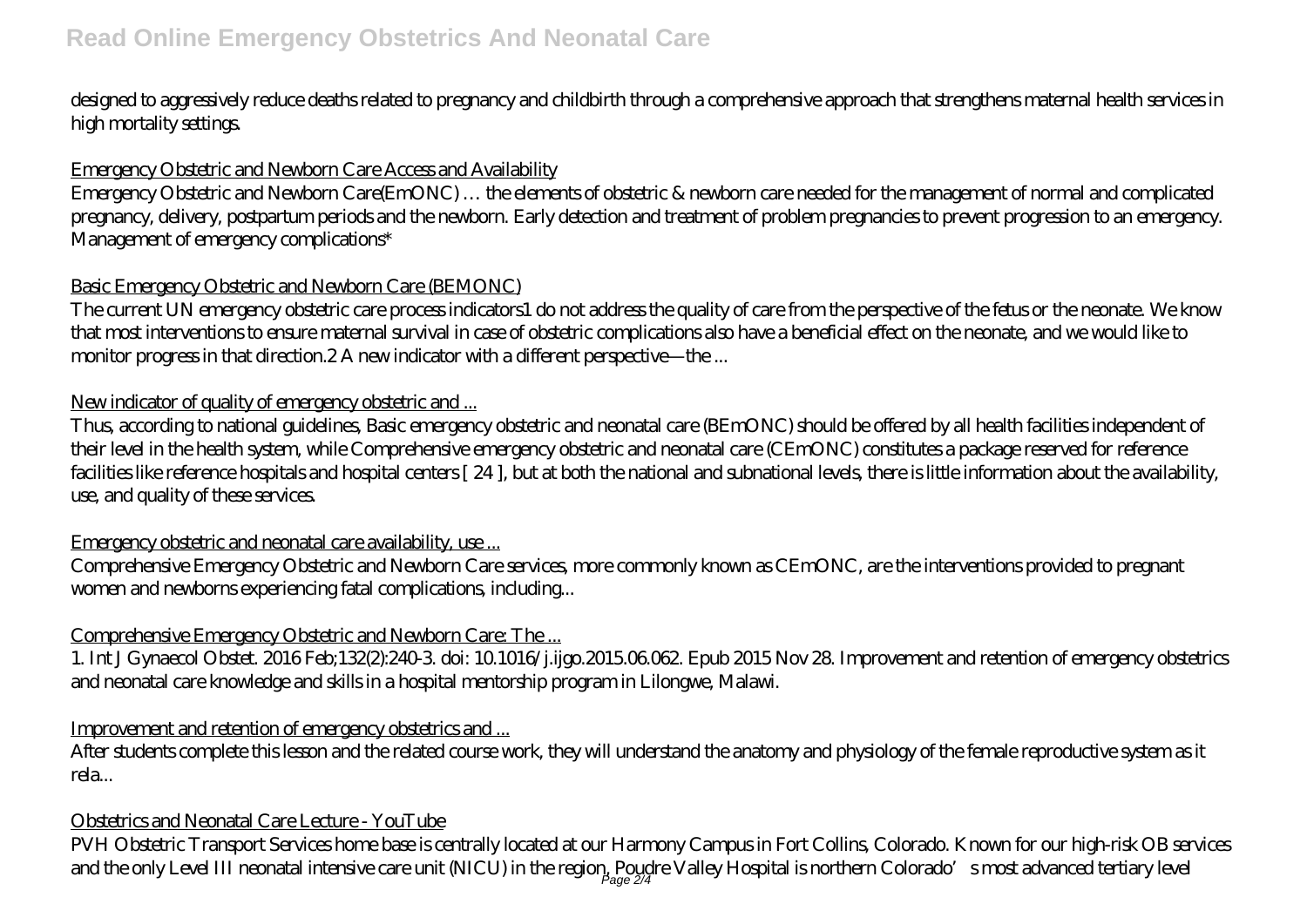## hospital for maternal and neonatal care.

## PVH obstetric transport services | UCHealth

In order to reduce maternal mortality, Emergency Obstetric Care (EmOC) must be available and acces-sible to all women. While all aspects of reproductive health care including family planning and delivery with the help of a skilled health professional also plays an important role in reducing maternal and neonatal

## Monitoring emergency obstetric care - UNFPA

An obstetric emergency may arise at any time during pregnancy, labour and birth. Hospital care is needed for all obstetric emergencies, as the woman may need specialist care and an extended hospital stay. This may be because of the risk of a premature birth, the loss of a baby or increased risk to the woman's health.

## Pregnancy - obstetric emergencies - Better Health Channel

Considerations for Obstetric Care Facilities. Features unique to the obstetric population—including antepartum, intrapartum, postpartum and neonatal care—warrant special consideration in the event of a disaster. Birth is difficult to predict and obstetric units are vulnerable to a patient volume surge and unpredictable resource use.

## Hospital Disaster Preparedness for Obstetricians and ...

The components of emergency obstetric and newborn care (EmONC) were delineated in the early 1990s by WHO, UNICEF and UNFPA.3 These "signal functions" are interventions that must be available to all women at the time of birth in order to address the common but unpredictable causes of maternal and newborn mortality.

## Guidelines for Basic and Comprehensive InService Final

Emergency Obstetric and Newborn Care More than 500,000 women die of pregnancy-related conditions, and an estimated four million newborns die, each year. Yet nearly all of those life-threatening conditions can be addressed effectively with safe low-tech interventions by skilled providers at peripheral health center and district hospital levels.

## Emergency Obstetric and Newborn Care | Global Health...

NewYork-Presbyterian has a long tradition of providing exceptional obstetrics care to women in New York City. Since the late 19th century, our maternity facilities have held a reputation for low infant mortality rates, and groundbreaking developments in the advancement of women's and children's health — including developing an ...

## Maternity Care - Women's Health | NewYork-Presbyterian

The basic and comprehensive emergency obstetric and neonatal care (BEmQNC and CEmONC) training run in many low-income countries is often based